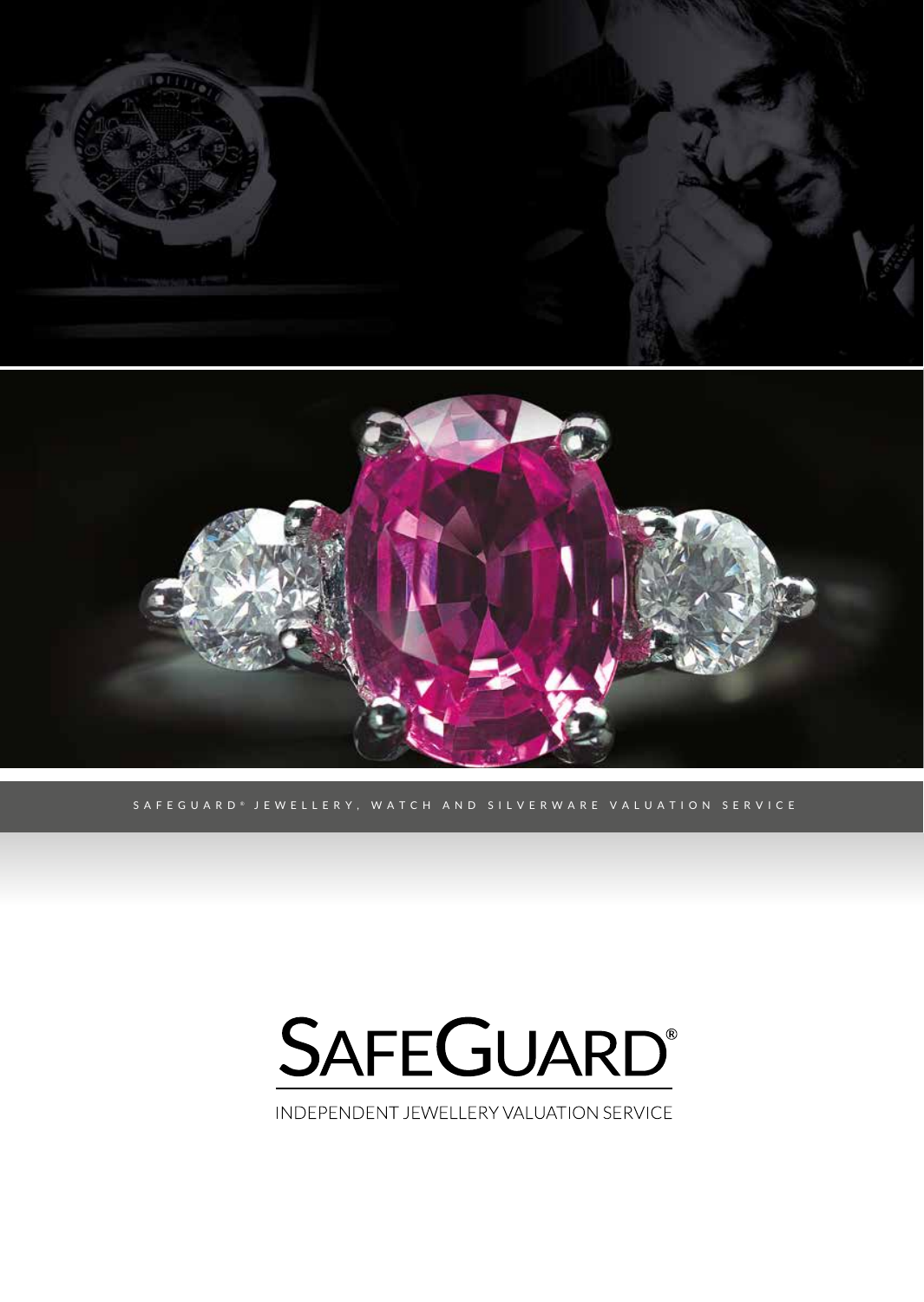# SAFEGUARD®

INDEPENDENT JEWELLERY VALUATION SERVICE

## OUR EXPERTISE ADDS TO YOUR PROFITABILITY

SafeGuard is the UK's leading independent jewellery valuation service and is part of the range of services provided by Assay Office Birmingham.

It provides jewellery retailers with the opportunity to increase profits by offering their customers an exemplary, expert valuation service without distracting their own key staff from the principal tasks of dealing with

customers and selling.

SafeGuard Valuations are available through retail jewellers and SafeGuard trade prices are normally fixed\*.

This means that retailers can charge a set retail price if they choose - so

customers know exactly where they stand from the outset.

\*Complicated pieces may attract an additional charge. This will be discussed before the valuation is carried out.



SAFEGUARD ® SAFEGUARD ® SAFEGUARD ® SAFEGUARD ® SAFEGUARD ®

### AN EVERY DAY, EASY-TO-SELL, POSTAL SERVICE

- NO INVESTMENT REQUIRED
- **PROFITABLE NEW** REVENUE STREAM
- **SEND ITEMS FOR** VALUATION EVERY DAY
- NO STOCK OUTLAY
- GENERATE REPEAT BUSINESS, IN-STORE
- RANGE OF POINT OF SALE MATERIALS AVAILABLE
- SAFEGUARD® PROMOTED THROUGH ADVERTISING AND PUBLIC RELATIONS ACTIVITIES

SafeGuard valuation experts spend their whole working lives examining and assessing precious items and are, therefore, completely in touch with what is happening in the market in terms of prices and trends.

They also have access to the sophisticated technology and the expertise of the AnchorCert Gem Lab, so even the most challenging items pose no problems.

SafeGuard is the best-known jewellery valuation brand in the UK. As a wholly owned subsidiary of Assay Office Birmingham, it is completely independent and has no vested interest in the value of any item.

These facts play an important part in helping to interest customers in the valuation service because both deliver important messages – that they can trust SafeGuard with their prized possessions and that they will get an accurate valuation.

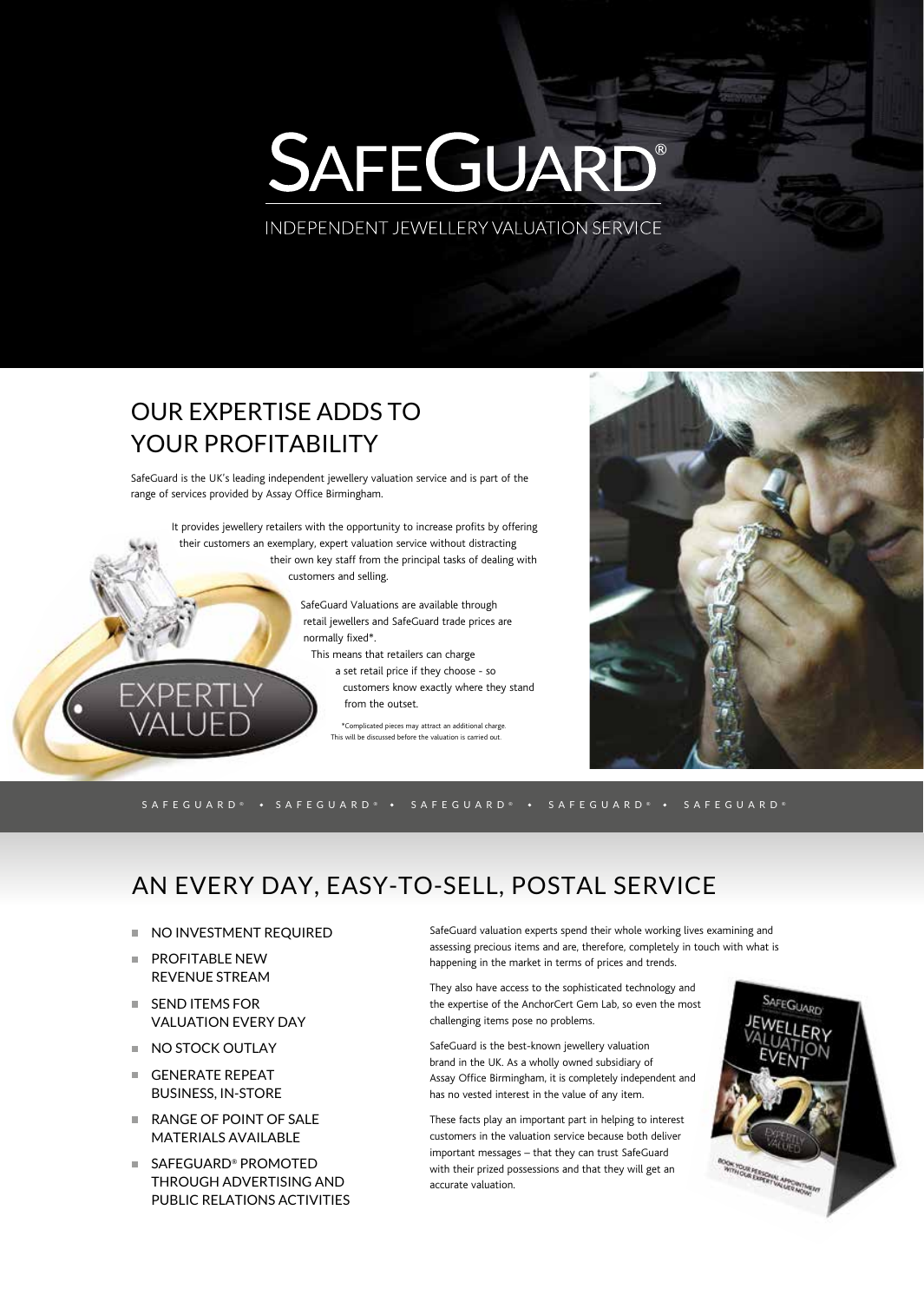# A COMPREHENSIVE RANGE OF VALUATION SERVICES

AS WELL AS THE STANDARD JEWELLERY VALUATION SERVICE, SAFEGUARD® OFFERS A RANGE OF TAILORED PRODUCTS TO GENERATE REPEAT BUSINESS, IN-STORE.

#### **WATCH** AUTHENTICATION **JEWELLERY** ASSESSMENT REPORT

SafeGuard Independent Watch Authentication offers reassurance that a watch is what it purports to be, prior to valuation or sale. The market for second hand Swiss made branded watches is very strong and the increasing sophistication of counterfeits and the prevalence of "hybrids" is a cause for concern within the trade.

The report provides a useful supplement to a SafeGuard Valuation where the valuer cannot determine the authenticity of the watch without opening the case.

The SafeGuard Independent Jewellery Assessment Report validates the authenticity of Jewellery items and is a valuable sales tool which offers reassurance and peace of mind.

The assessment is carried out by SafeGuard's expert Valuers. The opinion given is therefore completely independent and based on many years of training, knowledge and experience.

Major retailers successfully use the SafeGuard Jewellery Assessment to add credibility to jewellery items such as Cultured Pearls and multi-diamond and stone set pieces.

SAFEGUARD ® SAFEGUARD ® SAFEGUARD ® SAFEGUARD ® SAFEGUARD ®

EWELLERY

## IN-STORE VALUATION EVENT DAYS

A GREAT WAY TO DRAW CUSTOMERS IN-STORE AND GENERATE EXTRA PROFITS.

A Jewellery Valuation Event Day provides the opportunity for customers to meet a SafeGuard Expert Valuer face-to-face in your store and have their jewellery and other treasured possessions valued on the spot.

These events provide an excellent opportunity to invite your customers to re-visit the store and will boost revenue. They can also supply spin-off benefits such as repairs recommended by the Valuer. SafeGuard supports retailers who organise Valuation Events with a full Point-of-Sale pack including a Sample Valuation, Leaflets, Valuation Day Manual, Appointments Cards and a range of posters.

#### PERSONAL JEWELLERY VALUATIONS

SafeGuard also offer the opportunity for customers to have their most treasured possessions valued in the privacy of their own home. The SafeGuard Expert Valuer will discuss each item in detail with the customer if required, in addition to providing the "valuation for insurance".



SAFEGUARD

**SAFEGUARD** 

EWELLERT REPORT NO. 238063/7

**WATCH** 

SAFEGUARD

WATCH<br>AUTHENTICATION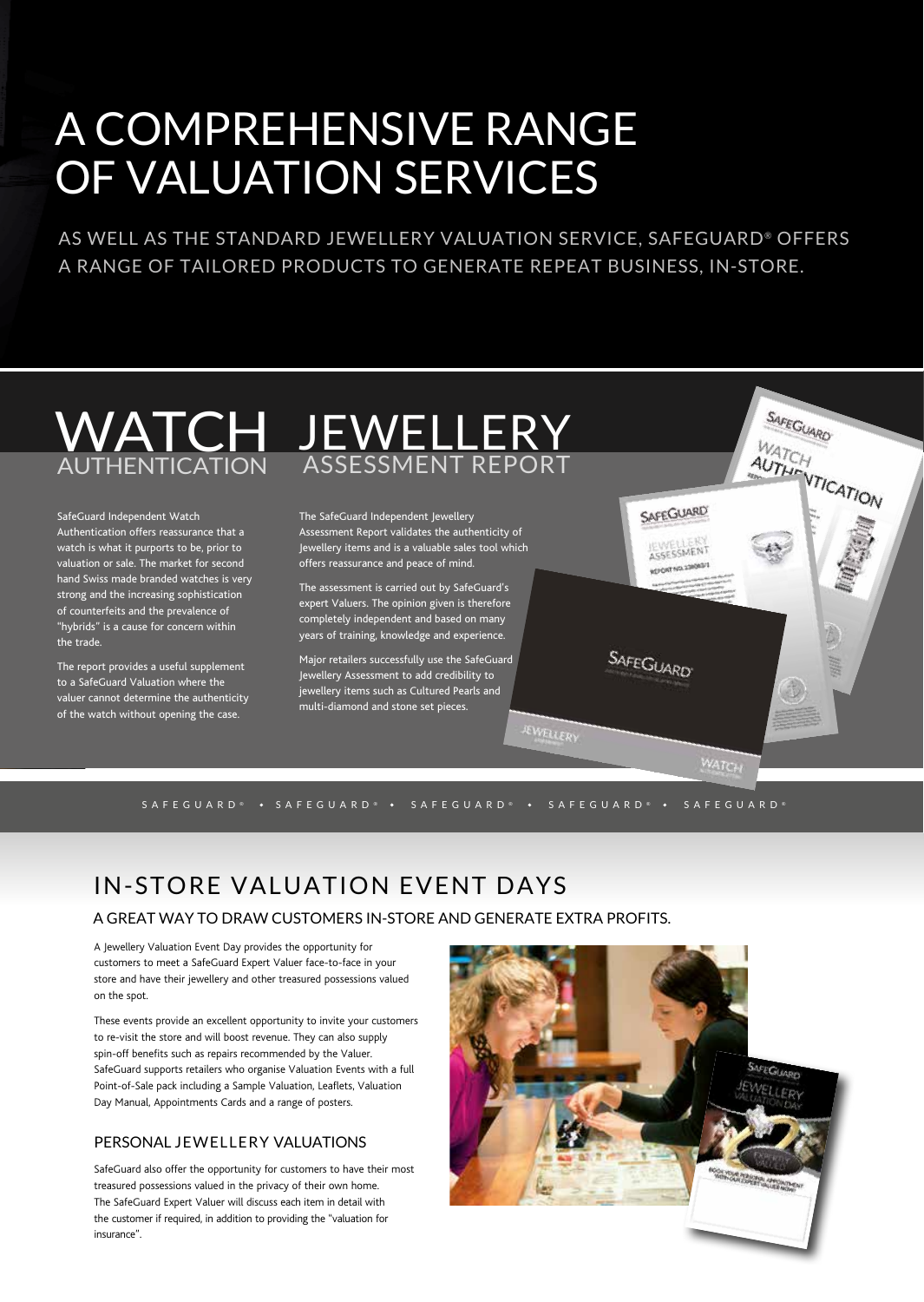# UNRIVALLED EXPERTISE

FROM CONTEMPORARY TO ANTIQUE ITEMS, SAFEGUARD® SPECIALIST VALUERS PROVIDE AN UNRIVALLED LEVEL OF EXPERTISE.





All items are digitally photographed



Items can be cleaned if necessary



SafeGuard's expert valuers carefully examine all jewellery, watches and silver



Receipt and despatch of all items is carried out under video camera

Valuations are provided by a member of the SafeGuard team – highly trained, full time, specialist valuers, all of whom are IRV or FGA qualified.

When items arrive for valuation they are unpacked and processed under video camera to provide a complete and accurate record. Each item is individually photographed and is then allocated a unique identity number.

Each item is carefully examined by a SafeGuard Valuer, who will then provide an accurate valuation figure. The valuers have access to extensive resources, including a comprehensive reference library, to aid them in this task. Where there is any doubt the valuers work as a team to find the right solution.

#### SAFEGUARD ® JEWELLERY, WATCH AND SILVERWARE VALUATION SERVICE

### COMPLETING THE PROCESS

In addition to the "valuation for insurance", the valuer provides a brief but accurate description of each item, including, where appropriate, the estimated size and weight of precious stones, type of precious metal etc. They also advise if repairs are necessary.

This description is reproduced beside the photograph of the item on high quality stationery. Where a customer has submitted multiple items, all descriptions and photographs are reproduced on one high quality document.

The items are then carefully re-packed (again under video camera) for despatch back to the jeweller for return to the customer.

#### THE SAFEGUARD DATABASE

Information and digital images of all items submitted for valuation are held on the secure SafeGuard database.

Should any items be lost or stolen details are posted on our loss register, which can be accessed by the police, and traced back to the owner if they are subsequently recovered.

> Jewellery Valuation Folder

#### THE SAFEGUARD® VALUATION